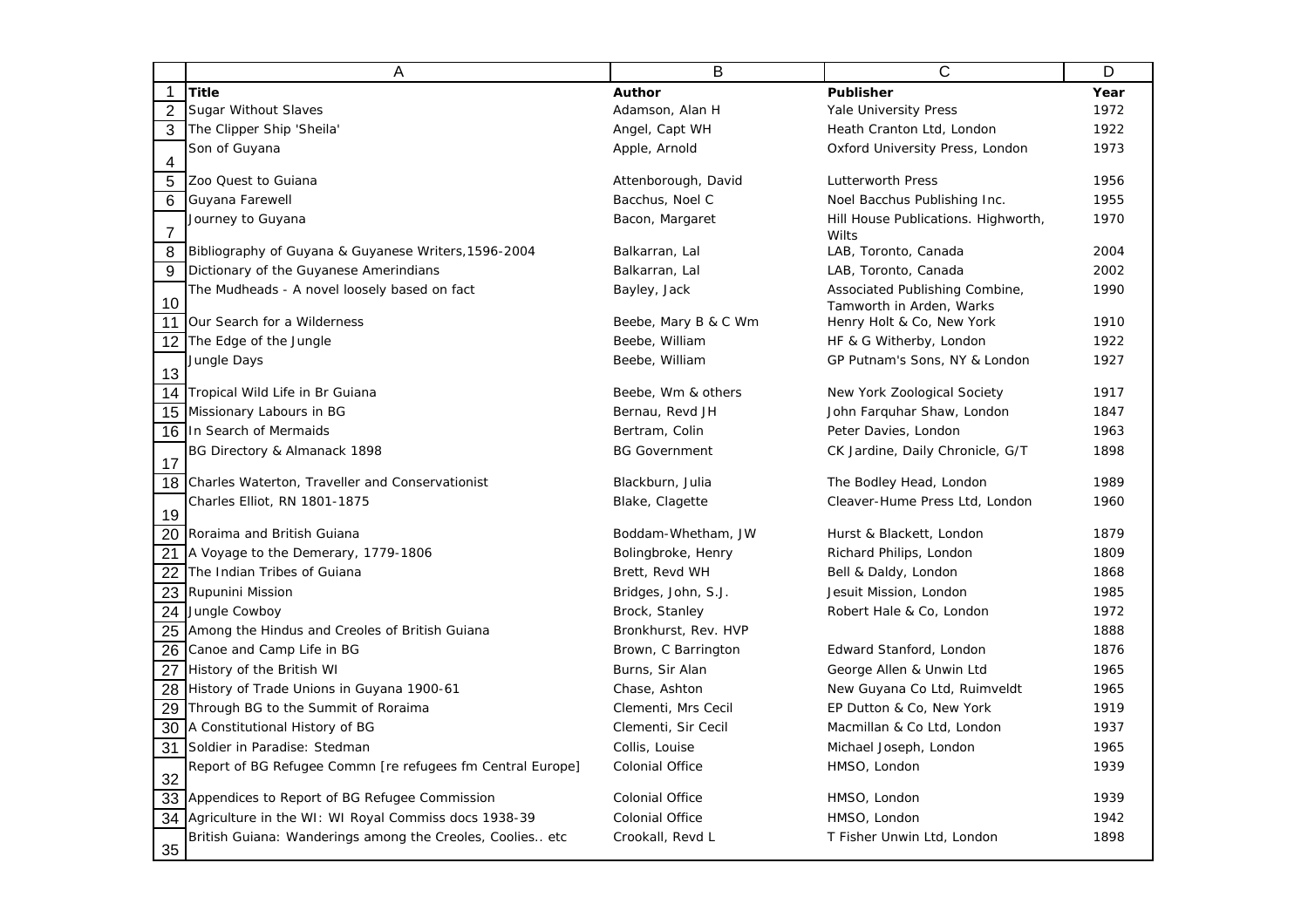|    | Α                                                              | B                         | $\mathsf{C}$                                         | D    |
|----|----------------------------------------------------------------|---------------------------|------------------------------------------------------|------|
|    | Crowns of Glory, Tears of Blood: The Demerara Slave Rebellion, | da Costa, Emilia Viotti   | <b>Oxford University Press</b>                       | 1994 |
| 36 | 1823                                                           |                           |                                                      |      |
| 37 | India in the Caribbean                                         | Dabydeen/Samaroo          | HANSIB/University of Warwick                         | 1987 |
| 38 | The Civil Law in British Guiana                                | Dalton, LIC               | The Argosy Co, Georgetown, BG                        | 1921 |
| 39 | The Making of Guyana                                           | Daly, Vere T              | Macmillan Education Ltd, London                      | 1975 |
| 40 | Short History of the Guianese People                           | Daly, Vere T              | Vere T Daly, Georgetown, BG                          | 1966 |
|    | Short History of Guyanese People                               | Daly, Vere T              | Macmillan Education Ltd, London                      | 1975 |
| 41 |                                                                |                           |                                                      |      |
| 42 | Chapters from a Guianese Log-Book                              | Dance, Revd CD            | The Royal Gazette Estab, G/T                         | 1881 |
| 43 | Economic Development of Guyana 1953-64                         | David, Wilfred            | Clarendon Press, Oxford                              | 1969 |
| 44 | Snake Hunter's Holiday                                         | Ditmars, RL & Bridges, Wm | D Appleton-Century Co, NY/London                     | 1935 |
| 45 | Three Singles to Adventure                                     | Durrell, Gerald           | Rupert Hart-Davis, London                            | 1954 |
| 46 | Archaeological Investigations in BG                            | Evans, C/Meggers, BJ      | Smithsonian Institution, Bureau of<br>Amer Ethnology | 1960 |
| 47 | The West Indies                                                | Eves, C Washington        | Sampson Low, Marston, London                         | 1889 |
| 48 | Industrial Relations & the British Caribbean                   | Farley/Flanders/Roper     | Univ of London Press, London                         | 1961 |
| 49 | Notes on the History of the Church in Guiana                   | Farrar, Thomas            | John Haddon, London                                  | 1892 |
| 50 | The Sea at our Door (28 page booklet)                          | Fernandes, R J / Ford, D  | [author]                                             | 1994 |
|    | Handbook of BG 1922                                            | Francis/Mullin [eds]      | Cttee of Correspondence &                            | 1923 |
| 51 |                                                                |                           | Exhibitions, G/T                                     | 1960 |
| 52 | Run Softly Demerara                                            | Freeth, Zara              | Allen & Unwin, London                                |      |
| 53 | West Indian Yarns [by 'X Beke']                                | <b>GH Hawtayne</b>        | The Argosy Press, G/T & EA<br>Petherick, London      | 1890 |
| 54 | The Words and Works of Alan John Knight                        | Goodrich, Derek           | St. Aloysius Chapel, Georgetown                      | 1999 |
| 55 | British Slave Emancipation 1830-65                             | Green, William A          | <b>Oxford University Press</b>                       | 1984 |
| 56 | Wai Wai: North of the Amazon                                   | Guppy, Nicholas           | John Murray, London                                  | 1958 |
| 57 | A Young Man's Journey                                          | Guppy, Nicholas           | John Murray, London                                  | 1973 |
|    | A Portrait of Guyana                                           | Guyana Info Services      | Guyana Information Services,                         | 1976 |
| 58 |                                                                |                           | Georgetown                                           |      |
| 59 | The British in the Caribbean                                   | Hamshere, Cyril           | Weidenfeld & Nicolson, London                        | 1972 |
| 60 | Life & Adventure in the 'Land of Mud'                          | Hardy, Revd Alfred        | Charles H Kelly, London                              | 1913 |
| 61 | Sugar - Our Main Industry                                      | Hares, Leonard            | Bookers Sugar Estates/BGSPA, G/T                     | 1963 |
| 62 | The Gentle People                                              | Henfrey, Colin            | Hutchinson & Co Ltd, London                          | 1964 |
| 63 | Naturalist in the Guiana Forest                                | Hingston, Major RWG       | Arnold, London                                       | 1932 |
| 64 | Passage from India to El Dorado                                | Hollett, David            | <b>Assoc University Presses</b>                      | 1999 |
| 65 | A Manual of the Timbers of the World                           | Howard, Alexander L       | Macmillan & Co, London                               | 1934 |
| 66 | Life & Times of Cheddi Jagan                                   | Huntley, Eric L           | Bogle-L'Ouverture Press Ltd, London                  | 1994 |
| 67 | Caribbean Economic Almanack 1964-66                            | Ifill, Max B, ed          | Econ & Business Research Services,<br>Trinidad       | 1964 |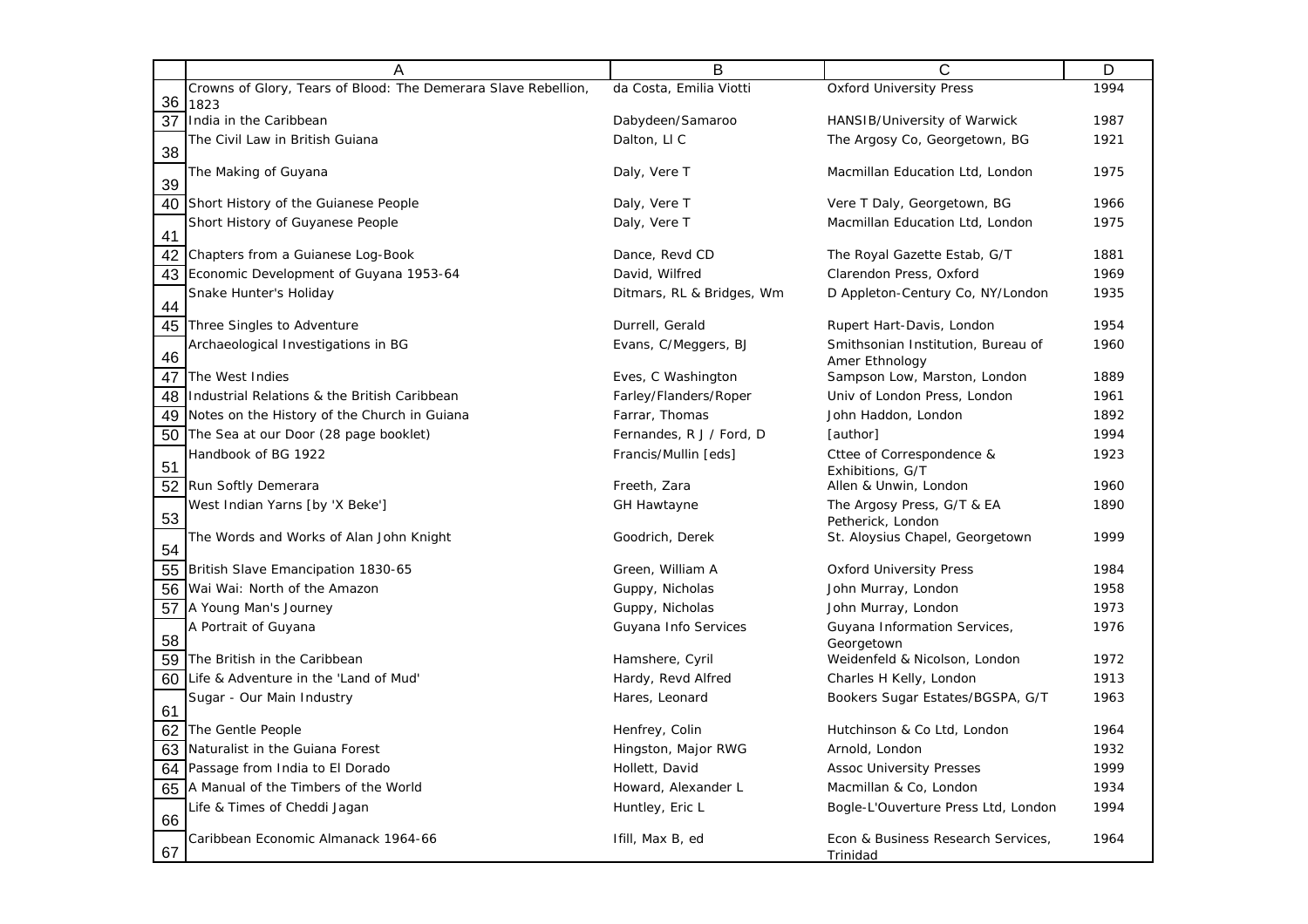|                 | A                                                       | В                         | С                                             | D    |
|-----------------|---------------------------------------------------------|---------------------------|-----------------------------------------------|------|
| 68              | Notes on British Guiana                                 | im Thurn, Everard F       | Royal Colonial Institute                      | 1892 |
| 69              | Botany of Roraima Expedition 1884                       | im Thurn, Everard F       | Botany vol II pp 249+ Linnaean Soc            | 1886 |
| 70              | Among the Indians of Guiana                             | im Thurn, Everard F       | Dover Publications Inc, New York<br>[reprint] | 1967 |
| 71              | Economic Development of BG                              | Int Bk for Recon & Dev    | The John Hopkins Press for IBRD               | 1953 |
| $\overline{72}$ | Report of BG Committee of Inquiry                       | Intern Comm of Jurists    | ICJ, Geneva, Switzerland                      | 1965 |
| 73              | The West on Trial                                       | Jagan, Cheddi             | Seven Seas Publishers, Berlin                 | 1972 |
| 74              | Conflict and Solidarity in a Guianese Plantation        | Jayawardena, Chandra      | The Athlone Press, Univ of London             | 1963 |
| 75              | Twenty Five Years in BG                                 | Kirke, Henry              | Sampson Low, Marston & Co, London             | 1898 |
| 76              | Immigration to the WI in the 19 <sup>th</sup> Century   | Laurence, KO              | Caribbean Universities Press                  | 1971 |
| 77              | A Question of Labour                                    | Laurence, KO              | Ian Randle, Jamaica/James Currey,             | 1994 |
| 78              | Handbook of BG 1913                                     | Leechman, Alleyne [ed]    | London<br>The Argosy Co Ltd, G/T              | 1913 |
| 79              | The Growth of the Modern WI                             | Lewis, Gordon K           | Macgibbon & Kee, London                       | 1968 |
| 80              | Proceedings Against Revd Smith                          | London Missionary Soc     | Negro Univ Press, New York [reprint]          | 1969 |
| 81              | Indentured Labour, Caribbean Sugar: 1838-1918           | Look Hai, Walton          | John Hopkins Univ Press, Baltimore            | 1993 |
| 82              | The 1891 Constitutional Change/Repres in the former BG  | Lutchman, Harold A        | Critchlow Labour College, G/T                 | nd   |
| 83              | Aspects of Crown Colony Government                      | Lutchman, Harold A        | Critchlow Labour College, G/T                 | 1970 |
| 84              | Sir Henry Barkley                                       | Macmillan, Mona           | AA Balkema, Cape Town, S Africa               | 1970 |
| 85              | Warning from the West Indies                            | Macmillan, WM             | Penguin Books                                 | 1938 |
| 86              | British Policy towards the Amerindians in BG 1803-73    | Menezes, Mary Noel        | Clarendon Press, Oxford                       | 1977 |
| 87              | History of the Portuguese in Guyana 1835-1985           | Menezes, Mary Noel        | Sister MN Menezes, London                     | 1986 |
| 88              | The Portuguese of Guyana                                | Menezes, Mary Noel        | Jesuit Missions/MN Menezes, London            | 1992 |
| 89              | Amerindians in Guyana 1803-73                           | Menezes, Mary Noel ed     | Frank Cass, London                            | 1979 |
| 90              | A Swarthy Boy                                           | Mittelholzer, Edgar       | Putnam & Co Ltd, London                       | 1963 |
| 91              | Race, Power & Segregation in Colonial Society           | Moore, Brian L            | Gordon & Breach Sc Publ, NY                   | 1987 |
| 92              | Justice: The Struggle for Democracy in Guyana 1952-1992 | Morrison, Fr Andrew, S.J. | [author]                                      |      |
| 93              | A History of Indians in BG                              | Nath, Dwarka              | Thos Nelson & Sons Ltd, London                | 1950 |
| 94              | A History of Indians in Guyana                          | Nath, Dwarka              | Dwarka Nath, London SE25                      | 1970 |
| 95              | British Guiana                                          | Newman, Peter             | Inst of Race Relations/Oxford Univ<br>Press   | 1964 |
| 96              | Labour Conditions in the WI                             | Orde Brown, Maj. GStJ     | <b>HMSO/Colonial Secretary</b>                | 1939 |
| 97              | A West India Fortune                                    | Pares, Richard            | Longmans, Green & Co, London                  | 1950 |
| 98              | Letters from Guiana 1796-97                             | Pinckard, Dr George       | Dly Chronicle, G/T: Guiana Ed                 | 1942 |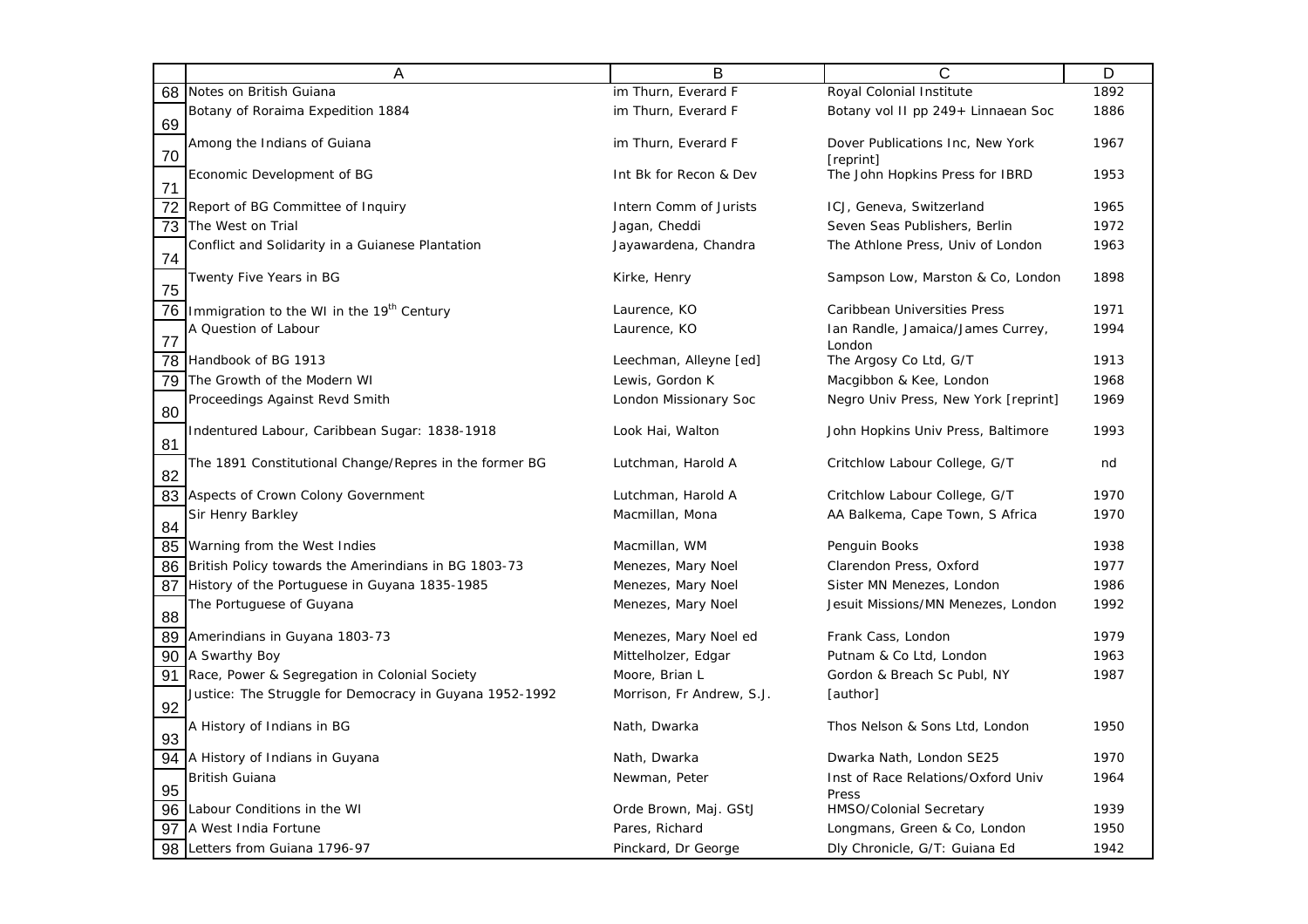|            | A                                                            | в                            | С                                    | D    |
|------------|--------------------------------------------------------------|------------------------------|--------------------------------------|------|
| 99         | Old Time Story                                               | Pugagee Pungcuss'            | Dly Chronicle, G/T: Guiana Ed        | 1943 |
|            | 100 Arising from Bondage                                     | Ramdin, Ron                  | IB Tauris, London                    | 2000 |
|            | The Ordeal of British Guiana                                 | Reno, Philip                 | Monthly Review Press, New York       | 1964 |
| 101<br>102 | Labour in BG Sugar Industry                                  | Reubens, EP & BG             | Inst of Social & Econ Research, UWI, | 1962 |
|            | 103 On the Diamond Trail in BG                               | Richardson, Gwen             | Jamaica<br>Methuen & Co Ltd, London  | 1925 |
|            | History of the Guyanese Working People                       | Rodney, Walter               | Heinemann Educ Books, London         | 1981 |
| 104        |                                                              |                              |                                      |      |
|            | 105 In the Guiana Forest                                     | Rodway, James                | T Fisher Unwin, London               | 1894 |
|            | 106 The WI and the Spanish Main                              | Rodway, James                | T Fisher Unwin, London               | 1896 |
|            | 107 Handbook of BG: Exposition 1893                          | Rodway, James                | RA&CS, G/T, & J Andrew, USA          | 1893 |
|            | 108 The Story of Georgetown                                  | Rodway, James                | The Argosy Co, Georgetown            | 1920 |
| 109        | Guiana: British, Dutch & French                              | Rodway, James FLS            | Scribner, NY/T Fisher Unwin, London  | 1912 |
|            | 110 Vincent Roth: A Life in Guyana 1889-1923                 | Roth, V/Bennett, M ed        | Peepal Tree Press, Leeds             | 2003 |
|            | 111 Vincent Roth: A Life in Guyana 1923-35                   | Roth, V/Bennett, M ed        | Peepal Tree Press, Leeds             | 2003 |
|            | 112 Georgetown Journal                                       | Salkey, Andrew               | New Beacon Books, London             | 1972 |
| 113        | Photograph Album [scenes Demerara/Essequibo]                 | Sandbach Tinne, Dem          | Sandbach Tinne, G/T & Liverpool      | 1883 |
|            | 114 The Powerless People                                     | Sanders, Andrew              | Macmillan Caribbean                  | 1987 |
|            | 115 Travels in British Guiana, vols 1 & 2 (trans W. Roth)    | Schomburgk, Richard          |                                      | 1844 |
|            | 116 A Description of British Guiana                          | Schomburgk, Robert H         | Frank Cass & Co Ltd                  | 1970 |
|            | Co-op Republic - Guyana 1970                                 | Searwar, L, ed               | Ministry of Education, Georgetown    | 1970 |
| 117        |                                                              |                              |                                      |      |
|            | 118 Sweetening Bitter Sugar [Lord Campbell of Eskan]         | Seecharran, Clem             | Ian Randle Publishers, Jamaica       | 2005 |
|            | 119 My Lovely Native Land                                    | Seymour, A & E               | Longman Caribbean                    | 1971 |
|            | 120 A Goodly Heritage [autobiography]                        | Seymour, Elma E              | [author]                             | 1987 |
|            | 121 The Booker Story                                         | Slinn, Judy/Tanburn Jennifer | Jarrold Publishing                   | 2003 |
|            | 122 British Guiana                                           | Smith, Raymond T             | <b>Oxford University Press</b>       | 1962 |
|            | The Negro Family in BG                                       | Smith, Raymond T             | Routledge & Kegan Paul Ltd, London   | 1971 |
| 123<br>124 | Soldier's Sojourn in BG 1806-8                               | St Clair, TS, ed V Roth      | Daily Chronicle, G/T [Guiana Ed]     | 1947 |
|            | 125 The Marches of Eldorado                                  | Swan, Michael                | Jonathan Cape, London                | 1958 |
|            | 126 B G: Land of Six Peoples                                 | Swan, Michael                | HMSO [Corona Library]                | 1957 |
|            | Slave Desertion in Guyana 1750-1814                          | Thompson, Alvin O            | Univ of WI, Barbados [ISER OP 4]     | 1976 |
| 127        |                                                              |                              |                                      |      |
|            | 128 Journal of JG Stedman 1744-97                            | Thompson, S, ed              | The Mitre Press, London              | 1962 |
|            | The Rise of BG: vols 1 & 2                                   | van's Gravesande, LS         | Hakluyt Soc/Cambridge Univ Press     | 1911 |
| 129        |                                                              |                              |                                      |      |
|            | Adventures Amidst the Equatorial Forests & Rivers of South   | Villiers Stuart, H           | John Murray, London                  | 1891 |
|            | 130 America [1858]<br>131 Personal Narrative of Travels [3v] | von Humboldt, A              | George Bell & Sons, London           | 1900 |
|            |                                                              |                              |                                      |      |